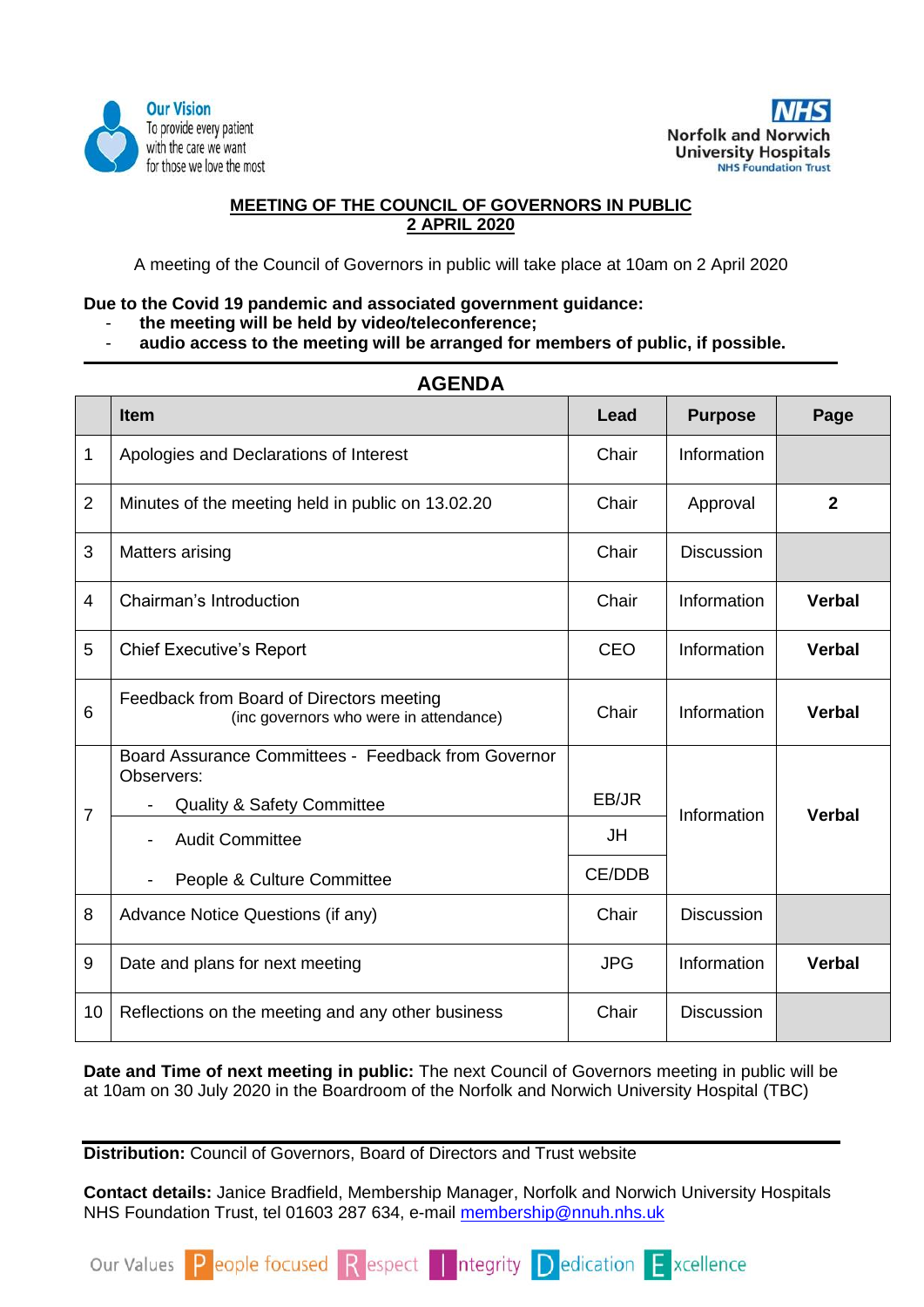



### **MINUTES OF COUNCIL OF GOVERNORS MEETING**

### **HELD ON 13 FEBRUARY 2020**

| <b>Present:</b> | Mr D White       | - Chairman                                |
|-----------------|------------------|-------------------------------------------|
|                 | Mrs E Betts      | - Breckland (public)                      |
|                 | Mr R Boyce       | - Clinical Support (staff)                |
|                 | Mr P Bush        | - Norwich (public)                        |
|                 | Ms A Cook        | - Admin and Clerical (staff)              |
|                 | Mrs K Cullum     | - Nursing and Midwifery (staff)           |
|                 | Prof D DeBell    | - Norwich (public)                        |
|                 | Mrs N Duddleston | - Breckland (public)                      |
|                 | Miss S Ginty     | - Nursing and Midwifery (staff)           |
|                 | Mrs I Grote      | - Great Yarmouth/Waveney (public)         |
|                 | Mrs J Hammond    | - Broadland (public)                      |
|                 | Dr P Harrison    | - South Norfolk (public)                  |
|                 | Mr M Hitchcock   | - University of East Anglia (partner)     |
|                 | Mrs M Pandya     | - Rest of England (public)                |
|                 | Dr J Rees        | - Broadland (public)                      |
|                 | Mr M Roe         | - North Norfolk (public)                  |
|                 | Ms J Scarfe      | - South Norfolk (public)                  |
|                 | Mrs J Stanley    | - Breckland (public)                      |
|                 | Miss P Sutton    | - Kings Lynn and West Norfolk (public)    |
|                 | Mrs J Tuttle     | - Broadland (public)                      |
|                 | Ms T Williams    | - Clinical Commissioning Groups (partner) |
| In attendance:  | Mrs F Devine     | - Director of Communications              |
|                 | Prof N Fontaine  | - Chief Nurse                             |
|                 | Mr S Hackwell    | - Director of Strategy                    |
|                 | Mr S Higginson   | - Chief Executive                         |
|                 | Ms V Rant        | - Assistant to Board Secretary            |
|                 |                  |                                           |

#### 20/001 **APOLOGIES AND DECLARATIONS OF INTEREST**

Apologies were received from Mrs Bevington, Mr Davies, Mrs Edwards, Cllr Gurney and Mr Nolan. No conflicts of interest were declared in relation to matters for consideration by the Council.

## 20/002 **CHAIR'S INTRODUCTION**

Mr White reflected on the changes to the composition of the Board and Council, with new Governors and Non-Executive Directors. Governors were invited to continue to provide their thoughts on further development of their roles.

The Trust continues to be under significant pressure and our staff are continuing to work under difficult circumstances to maintain the best possible services to our patients.

# 20/003 **MINUTES OF PREVIOUS MEETING HELD ON 23 OCTOBER 2019**

Miss Sutton highlighted that her title in the Minutes required correcting.

As amended, the minutes of the meeting held on 23 October 2019 were agreed as a true record and signed by the Chairman.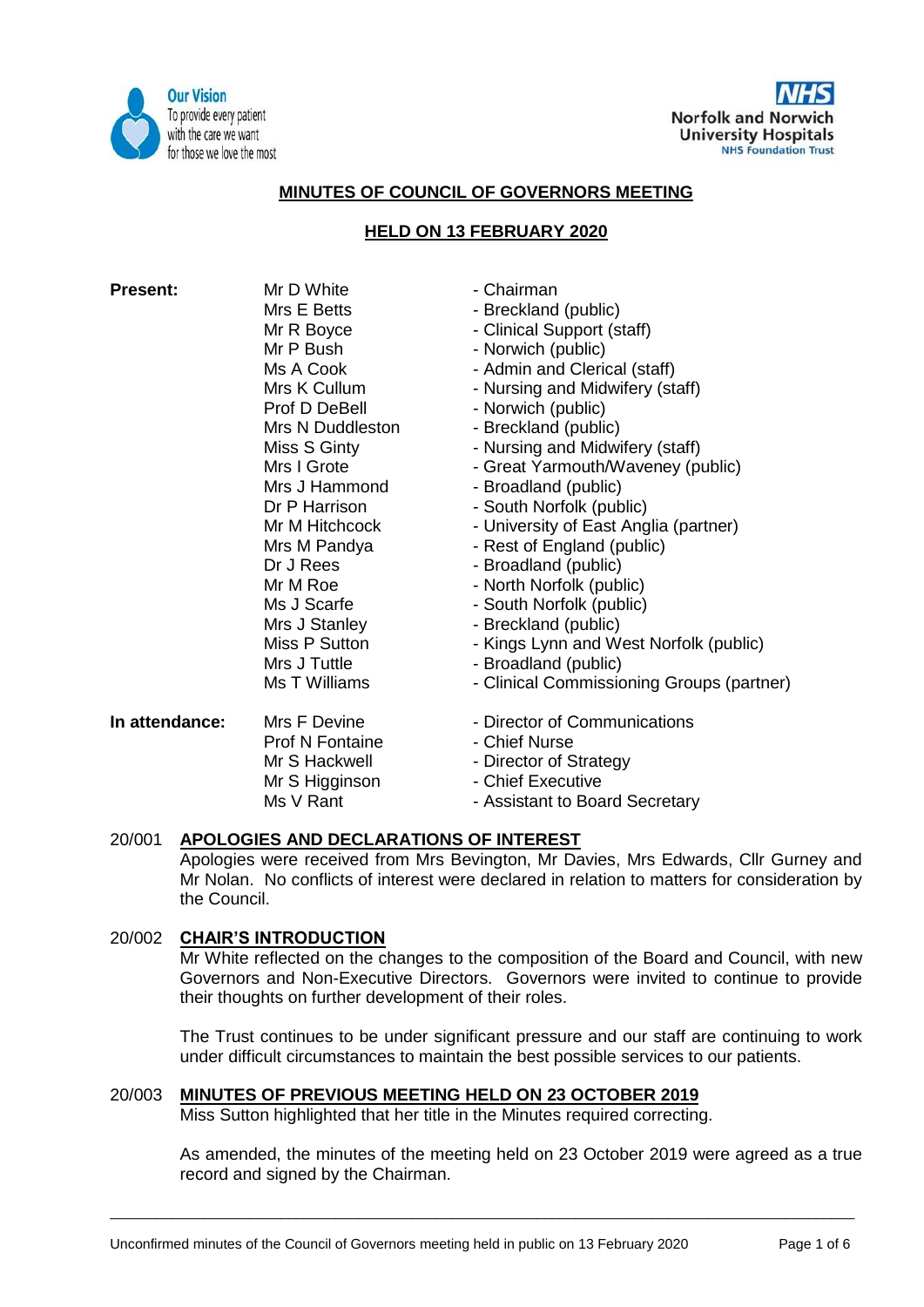## 20/004 **MATTERS ARISING**

There were no Action Points arising from the last meeting.

#### 20/005 **CEO REPORT**

The Council received a report from Mr Higginson concerning the performance of the Trust in key areas and strategic developments.

Mr Higginson expressed his gratitude to staff for all their hard work during this most pressured time of the year. Our staff are going above and beyond to keep patients safe and deliver the best care we can. There has been insufficient bed capacity for the number of patients requiring emergency admission and some wards have had to be reorganised in light of the outbreak of Norovirus.

The Council was informed that there will be negative media focus on January's performance in the Emergency Department. Performance towards the 4 hour target has improved since December following a reconfiguration of bed space which created 30 additional beds and allowed improved flow of patients out of the Emergency Department.

There has been an outbreak of Norovirus, affecting around 60 beds. There are ongoing challenges in communication to the public about Coronavirus. Members of the public are advised to self-isolate if they have been to any of the affected areas internationally and to contact the NHS 111 helpline for further advice. Staff are being reminded of key infection prevention and control measures.

It is anticipated that the final report from the CQC, following the inspection visits in December and January, will be published in March 2020. Initial feedback indicates that they found staff to be open and transparent and that the hospital has improved since their previous inspection.

The financial position is challenging due to increased emergency activity and use of escalation areas. The forecast outturn is £16.2m worse than Plan. The budget setting process is underway for 2020/21 and we are collaborating with partner organisations across the STP to try and address the financial challenge across the system.

87% of frontline staff have been vaccinated against flu and this places the Trust as having the highest vaccination rate in the East of England.

Ms Williams referred to the CQC service inspection in December and asked about the actions being taken to address the issues of concern in the Emergency Department (ED). Mr Higginson highlighted that the CQC have recognised positive cultural change in the ED. A programme of organisational development with external support is also underway to assist medical teams to improve systems and working practices. The CQC had raised concerns about consistent application of Standard Operating Procedures (SOPs) at times of peak pressure but a follow-up inspection found that the SOPs are being applied.

Ms Williams asked about the impact of the GP streaming service in ED. Mr Higginson explained that the service is helping but there is more work to do to embed rotas and to fully integrate the service within the ED and in partnership with the Walk-in Centre.

Dr Rees referred to the CQC concerns regarding poor medicines management. Professor Fontaine explained that compliance with fridge temperature monitoring is at 86%. The process for monitoring medicines management is a manual process and we are hoping to introduce an electronic system to automate monitoring but this will require capital expenditure. The Council was assured that issues raised by the CQC are responded to rapidly.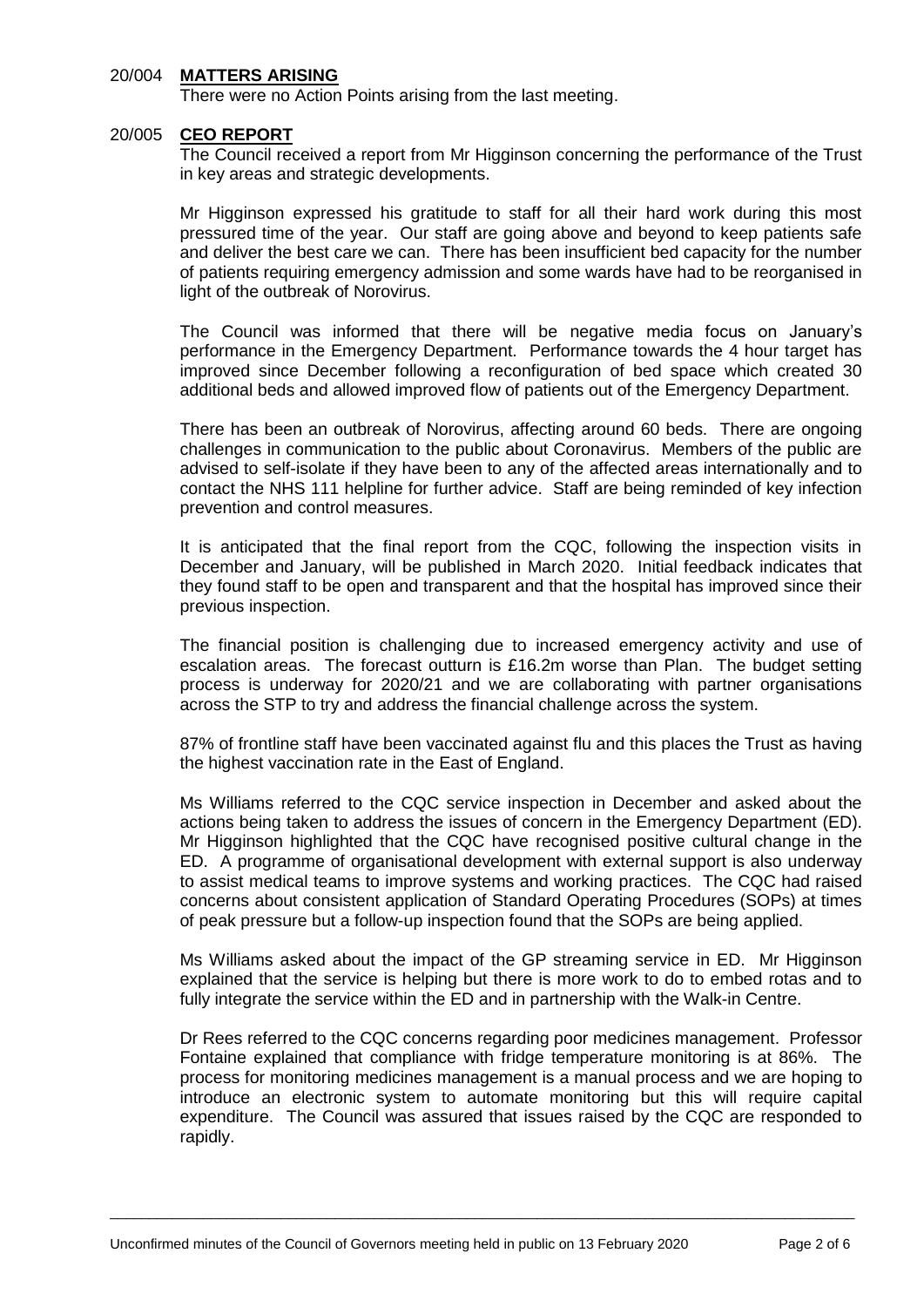Mr White informed the Council that following its inspection, the CQC issues a series of 'must to' and 'should do' requirements that the Trust is required to address. Professor Fontaine reminded the Council that the Quality Programme Board had been established to oversee the actions to address recommendations arising from inspections/reviews and the programme of work towards achieving an 'outstanding' rating.

Mrs Betts referred to the RTT requirements within the NHS Operating Guidance and asked how these could be achieved. Mr Higginson indicated that the NHS Operational Planning and Contracting Guidance 2020/21 is available on the NHSE/NHSI website. The guidance will be used to inform our planning for the coming year. National support funding is being provided to ensure there are no patients waiting over 52 weeks by the end of March 2020. We will also need to work with our community healthcare partners to ensure patient pathways are appropriate and to look at alternatives for provision of services in the community.

Achieving the Urgent and Emergency Care standards will be challenging in light of ongoing increased levels of activity but we anticipate that the new ward block will assist the flow of patients through the ED. We are also looking to recruit an additional consultant in the ED.

Mr White highlighted that the optimal maximum occupancy rate is 92% but we are frequently challenged with an occupancy rate of around 96%. In order to ease pressure, we will need to work collaboratively with all systems partners to provide care for patients without excessive reliance on the Hospital and its ED. The STP is looking at how system requirements can be achieved within current financial constraints and moving from a historical competitive style of behaviour to one of collaboration to make more collective decisions about the care that it can and cannot provide.

Mr Higginson emphasised that the NHS is working towards introducing integrated services in order to improve outcomes for patients. We recognise that this will be challenging to achieve but there is recognition within the system that this needs to happen.

#### 20/006 **UPDATE ON ESTATES STRATEGY AND DEVELOPMENTS**

The Council received a presentation from Mr Hackwell concerning the NNUH Estates Strategy.

Mr Hackwell informed the Council that we are now in the fourth year of our 5 year Strategy and are making preparations for its review and renewal. Capital constraints have limited the number of objectives that we have been able to progress but we are progressing a number of key developments:

- Interventional Radiology Unit expansion due to open in May 2020;
- new ward block due to open in March/April 2020;
- PET/CT scanner modular building due to open in March 2020;
- radiotherapy equipment replacement;
- radiotherapy linear accelerator replacement;
- Nuclear medicine redevelopment;
- Refurbishment of two operating theatres;
- Temporary walk-in refrigerator for pathology;
- Car park drainage replacement.

The Council was reminded that the Board has developed a Board Assurance Framework which documents the threats to achievement of the Trust's Strategic Objectives. A theme is of the clear impact from estate issues which limit or impede our strategic development. The Estates Strategy is intended to address and remedy this.

 $\overline{a_1}$  ,  $\overline{a_2}$  ,  $\overline{a_3}$  ,  $\overline{a_4}$  ,  $\overline{a_5}$  ,  $\overline{a_6}$  ,  $\overline{a_7}$  ,  $\overline{a_8}$  ,  $\overline{a_9}$  ,  $\overline{a_9}$  ,  $\overline{a_9}$  ,  $\overline{a_9}$  ,  $\overline{a_9}$  ,  $\overline{a_9}$  ,  $\overline{a_9}$  ,  $\overline{a_9}$  ,  $\overline{a_9}$  ,

There are 10 underlying principles that we are aiming towards:

(i) clear NNUH site of temporary buildings;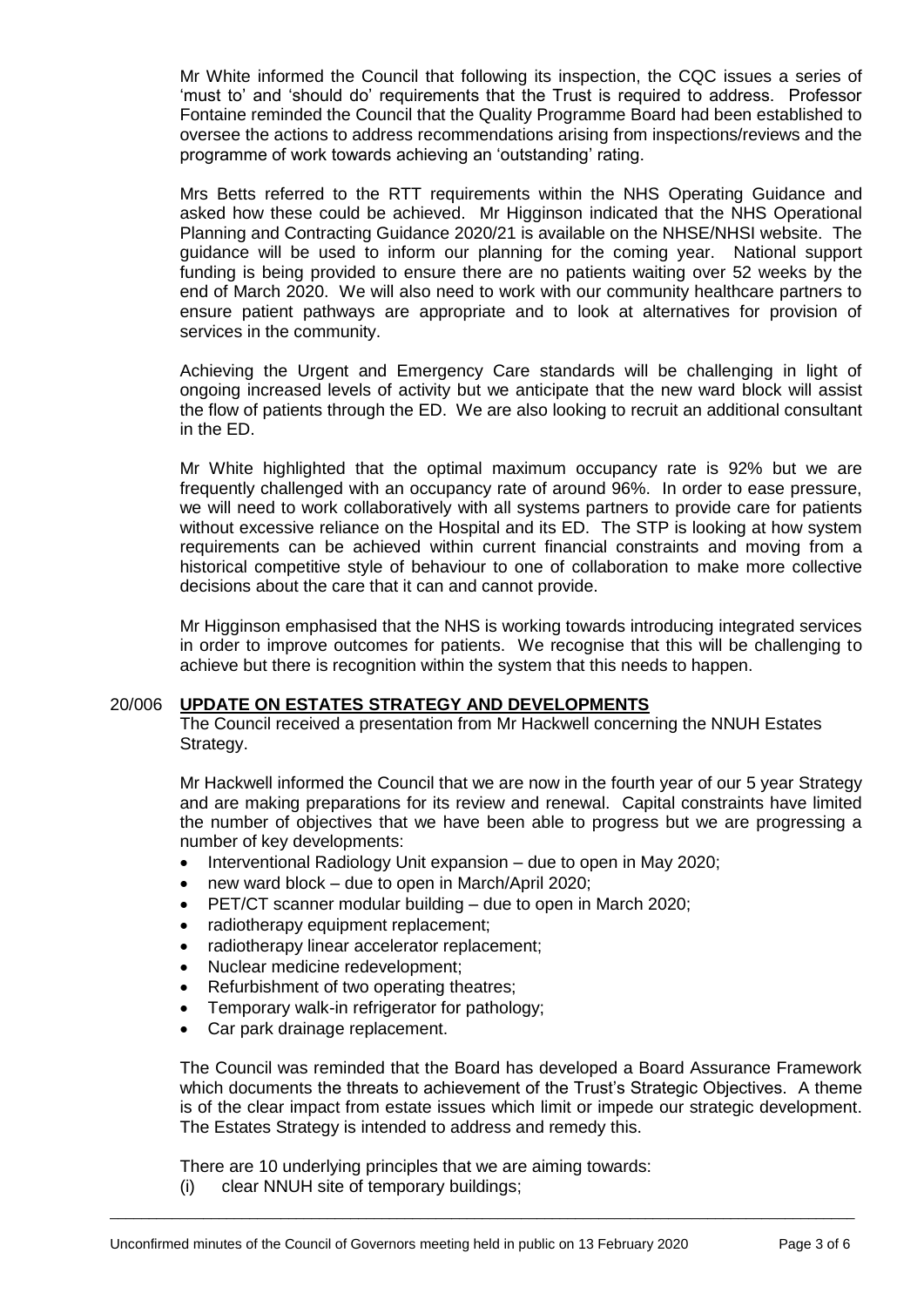- (ii) repatriate VFM NHS work from private sector;
- (iii) restrict activity on site to only that which needs to be on main site;
- (iv) maximise existing capacity and opportunities within the NRP/Trust portfolio to avoid need for new build accommodation;
- (v) adopt digital to transform working practices;
- (vi) improve staff amenities;
- (vii) improve hospital flows;
- (viii) quality of environments and patient experience;
- (ix) visibility of education/research;
- (x) optimise value for money and exploit commercial opportunities.

We are also exploring opportunities to utilise facilities in the community and other hospitals across the region. From April, we expect to use theatre capacity at the James Paget Hospital to treat NNUH patients.

The key priorities for our Estates Strategy are:

- new ward block;
- Diagnostic and Assessment Centre;
- Emergency Department (expansion and reconfiguration);
- Eye Hospital;
- Cromer expansion (with Macmillan Cancer);
- New Administration Block to replace portacabins;
- Enhanced staff rest and wellbeing areas;
- Consolidation of multi-specialty training/education (with UEA);
- Dermatology off site;
- Pharmacy Aseptic Unit off site;
- Expansion of Children's Hospital;
- Third floor new ward block;
- Elective surgical centre and protection of surgical space.

Mrs Betts asked which of the projects would be prioritised and Mr Hackwell confirmed the Outline Business Case for the Diagnostic and Assessment Centre and the Emergency Department (expansion/reconfiguration) and being actively pursued. We also want to explore the feasibility of building a new Eye Hospital. Mr Higginson indicated that further work will be undertaken with our stakeholders to identify the areas of focus over the coming year but we recognise that it will not be possible to achieve everything in light of financial constraints.

Ms Scarfe asked about proposals to improve on site car parking capacity. Mr Hackwell indicated that the Integrated Travel Plan is under development but capital expenditure will be required in order to improve parking capacity. The Council will be updated as a future meeting.

Our digital transformation work is also looking to see how telemedicine can be utilised for patient consultations/outpatient appointments, in addition to enhancing what we provide at Cromer.

Mr Hitchcock asked about the opportunities to locate services on the Norwich Research Park (NRP). Mr Hackwell confirmed that we are exploring use of the Edith Cavell Building for training and education. Locating the Diagnostic and Assessment Centre near to the Quadram Institute would also be a unique opportunity.

Mr Boyce reflected on the patients waiting on the RTT pathway and asked if our plans will address issues to ensure patient flow is maintained for elective patients. Mr Hackwell explained that we are looking at pathways where patients can be seen in outpatients, undergo diagnostics, receive a diagnosis and have their theatre sessions booked, in one day. This could be achieved in two ways - a separate unit or protecting existing surgical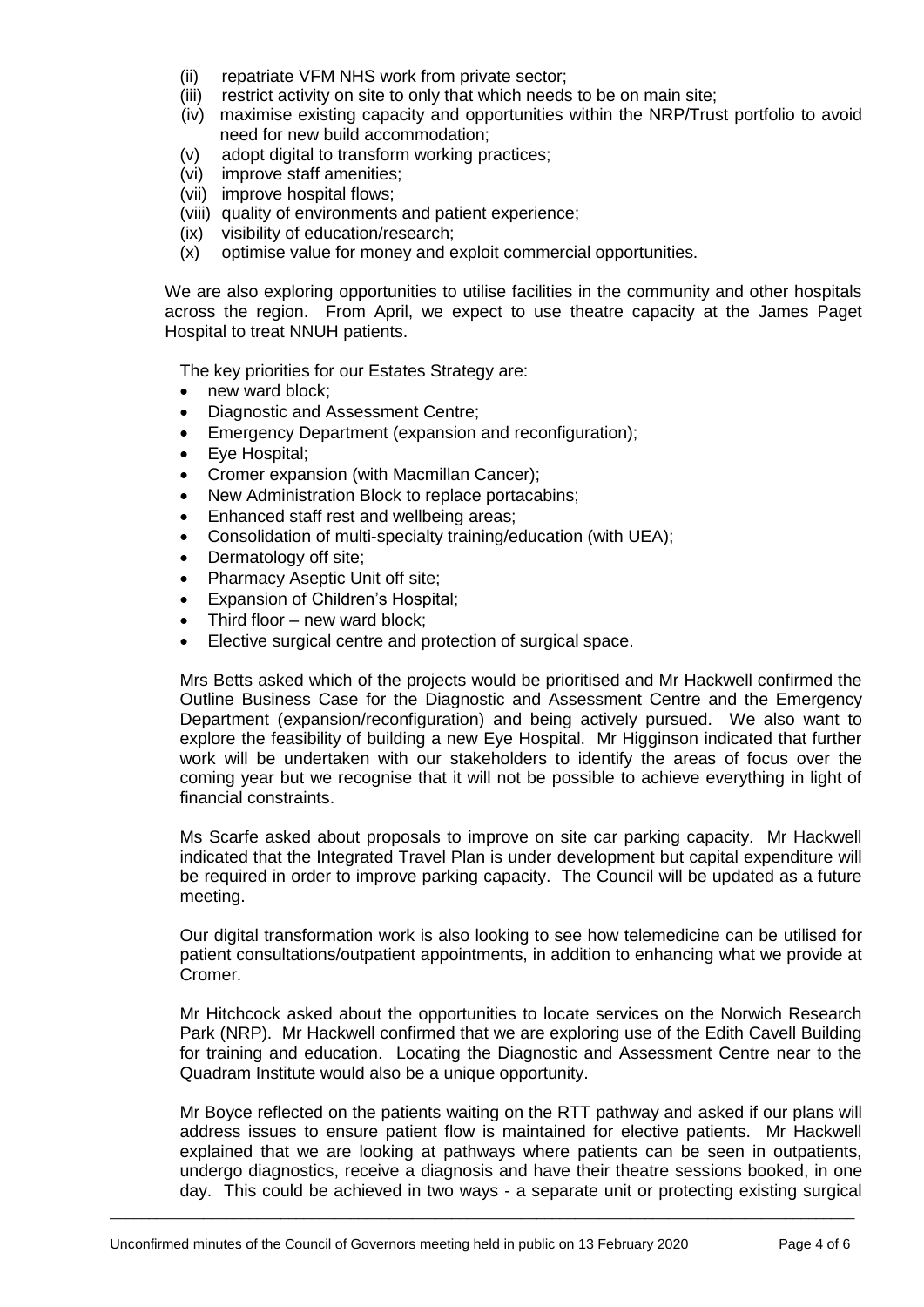services within the hospital. The option of protecting surgical beds would continue to be at risk if we continue to experience very high levels of bed demand for nonelective/emergency patients. Mr Higginson reported that we have committed to ringfencing the orthopaedic ward and DPU next year, so that the surgeons can be confident that they will have the capacity to operate.

# 20/007 **FEEDBACK FROM BOARD OF DIRECTORS' MEETING**

Governors reported indicated that the Non-Executive Directors had spoken openly at the Trust Board meeting on 5 February 2020. There was appropriate challenge on issues concerning research, finance and equality/diversity at management level. The Board also received feedback on the work of the Board's Assurance Committees, with issues escalated to the Board for further review as appropriate.

At its meeting, the Board also approved the Research Strategy which will strengthen our culture/development of research and partnerships towards becoming a leading NHS Trust in research and innovation.

The Board also approved the eObs Business Case for introducing the eObs system; implementation of a clinical messaging service; and refresh of the Trust's Wi-Fi infrastructure. These projects will positively impact on the quality of care and outcomes for our patients.

### 20/008 **FEEDBACK FROM MEETING WITH THE PATIENTS PANEL**

Governors indicated that there may be scope for the Governors and volunteers to work together but there is a need to understand and identify any overlaps between the two roles. Governors represent approximately 25,000 Members across the County.

The role of the Governors and volunteers is different. There is opportunity for Governors and volunteers to jointly take part in the annual Patient Led Audit of Clinical Environments (PLACE). It would also be welcomed if Governors identified areas of interest that they wished to be involved in.

## 20/009 **MEMBERSHIP REPORT**

The Council received for information a report from Mrs Bradfield outlining governor, member and public activities across many areas of the Trust. The report detailed Governors' briefings and activities since October 2019.

Mrs Devine informed the Governors that the annual dementia fayre will be held on 4 May. Dates will be published shortly for the Members Events programme of early evening talks.

#### 20/010 **FUTURE WAYS OF WORKING**

Mr White referred to the arrangement to establish link governors for the Board Assurance Committees. A briefing note was also circulated setting out key points about the link arrangements. There was also some key issues that governors may wish to bear in mind when attending committee meetings which may assist governors in forming views to feedback to Council meetings.

Some Committees were oversubscribed and others were not, but we have worked to ensure that there were two link governors for each of the committees, with the aim that at least one will attend each meeting. There will be other opportunities for governors to get involved and governors wishing to help with the N&N Hospitals Charity have been invited to contact Mr Garside.

Mr White emphasised that this new structure has been introduced to provide opportunities for Governors to engage with the Non-Executive Directors. Informal visits are undertaken at the start of each meeting and this will be a good opportunity to spend time with the Non-Executives. It will be reviewed as matters progress.